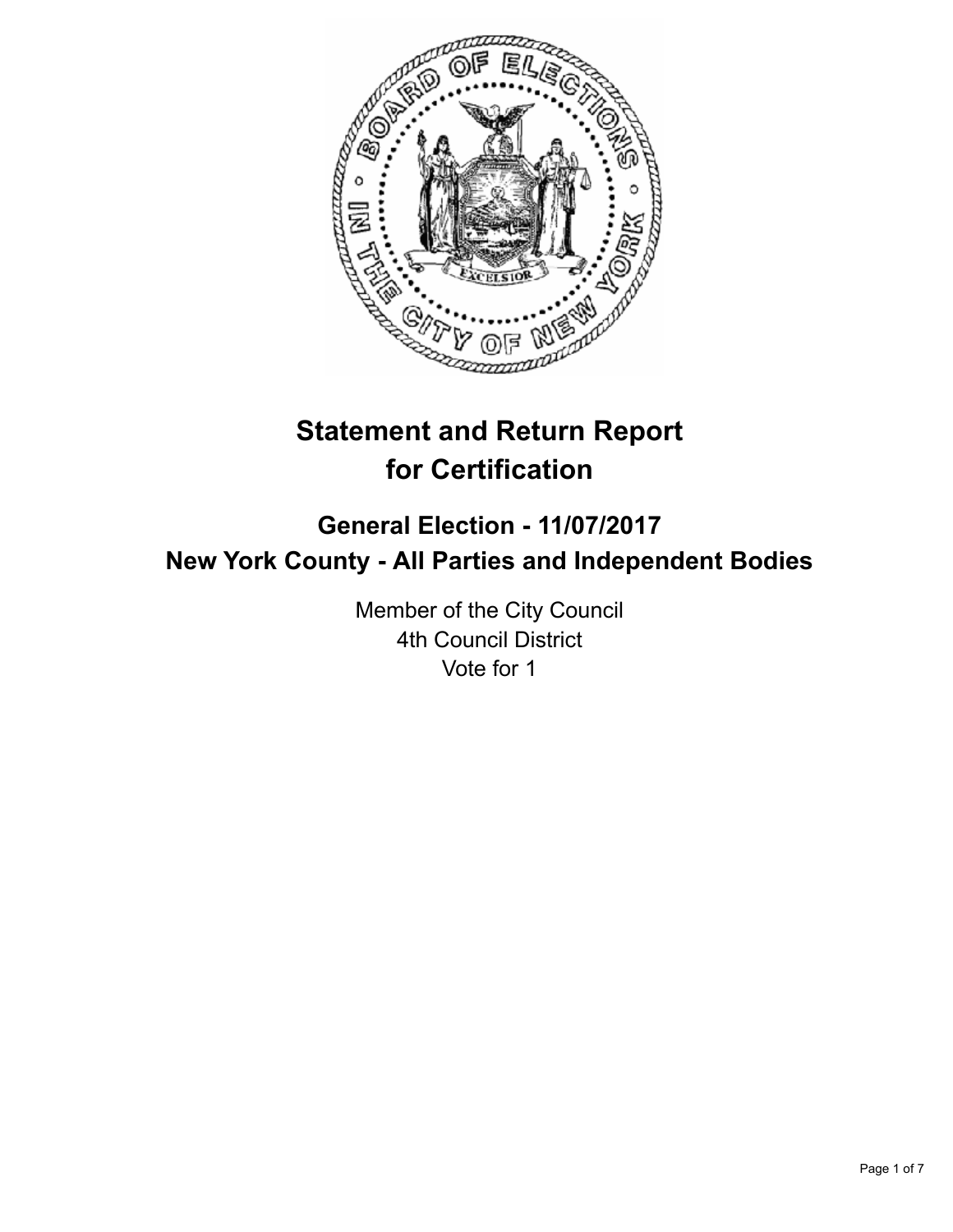

| <b>PUBLIC COUNTER</b>                                    | 120            |
|----------------------------------------------------------|----------------|
| <b>MANUALLY COUNTED EMERGENCY</b>                        | 0              |
| ABSENTEE / MILITARY                                      | 6              |
| <b>AFFIDAVIT</b>                                         |                |
| <b>Total Ballots</b>                                     | 127            |
| Less - Inapplicable Federal/Special Presidential Ballots | 0              |
| <b>Total Applicable Ballots</b>                          | 127            |
| KEITH POWERS (DEMOCRATIC)                                | 77             |
| REBECCA HARARY (REPUBLICAN)                              | 19             |
| REBECCA HARARY (WOMEN'S EQUALITY)                        | 2              |
| REBECCA HARARY (REFORM)                                  |                |
| RACHEL HONIG (LIBERAL)                                   | 17             |
| REBECCA HARARY (STOP DE BLASIO)                          | $\overline{2}$ |
| <b>Total Votes</b>                                       | 118            |
| Unrecorded                                               | 9              |

| PUBLIC COUNTER                                           | 1,287 |
|----------------------------------------------------------|-------|
| <b>MANUALLY COUNTED EMERGENCY</b>                        | 0     |
| ABSENTEE / MILITARY                                      | 47    |
| <b>AFFIDAVIT</b>                                         | 15    |
| <b>Total Ballots</b>                                     | 1,349 |
| Less - Inapplicable Federal/Special Presidential Ballots | 0     |
| <b>Total Applicable Ballots</b>                          | 1,349 |
| KEITH POWERS (DEMOCRATIC)                                | 757   |
| REBECCA HARARY (REPUBLICAN)                              | 312   |
| REBECCA HARARY (WOMEN'S EQUALITY)                        | 12    |
| REBECCA HARARY (REFORM)                                  | 5     |
| RACHEL HONIG (LIBERAL)                                   | 172   |
| REBECCA HARARY (STOP DE BLASIO)                          | 20    |
| ROBERT DOWNES (WRITE-IN)                                 | 1     |
| SHYAM GIDUMAL (WRITE-IN)                                 | 1     |
| <b>Total Votes</b>                                       | 1,280 |
| Unrecorded                                               | 69    |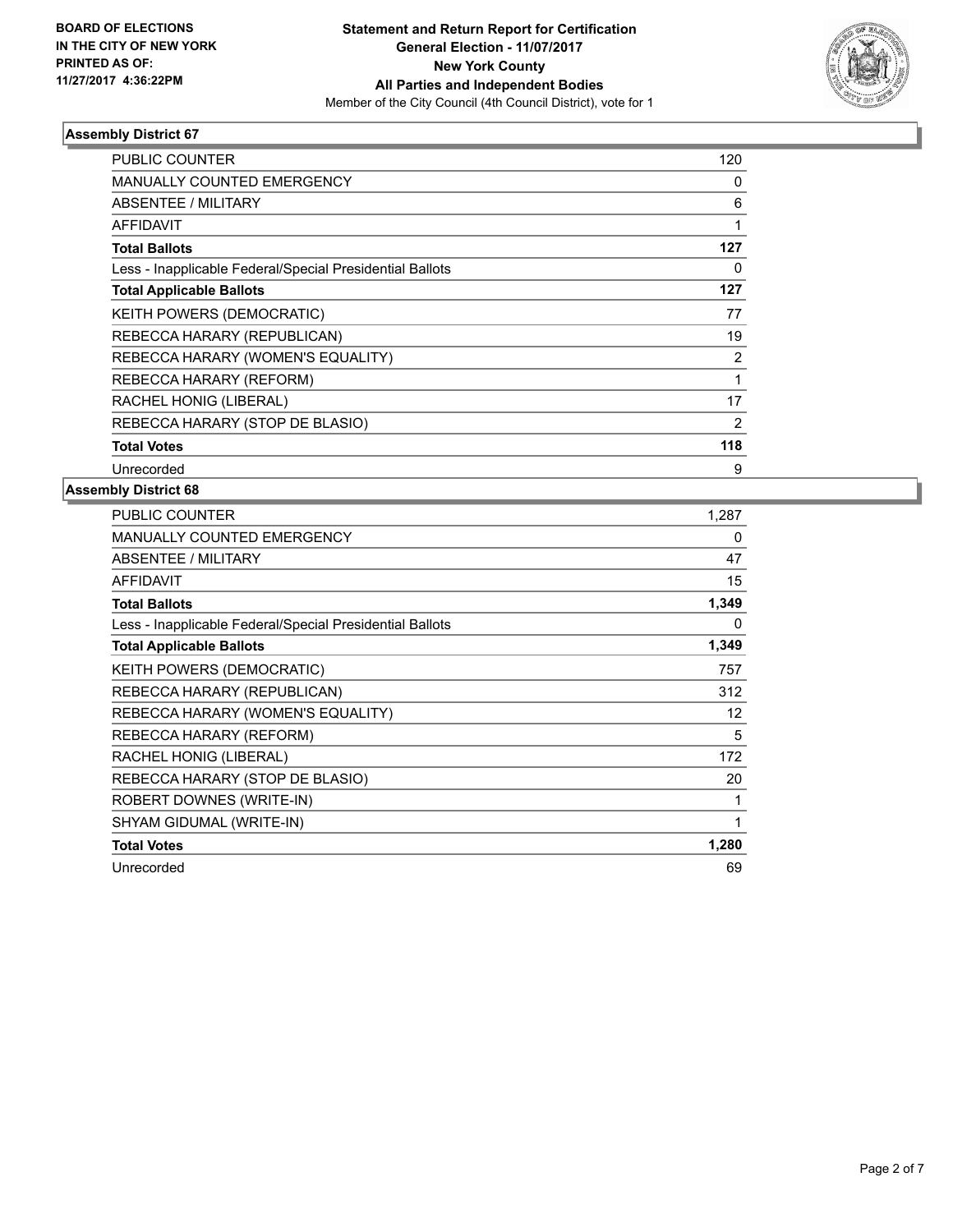

| <b>PUBLIC COUNTER</b>                                    | 15,300         |
|----------------------------------------------------------|----------------|
| MANUALLY COUNTED EMERGENCY                               | 0              |
| <b>ABSENTEE / MILITARY</b>                               | 702            |
| <b>AFFIDAVIT</b>                                         | 135            |
| <b>Total Ballots</b>                                     | 16,137         |
| Less - Inapplicable Federal/Special Presidential Ballots | 0              |
| <b>Total Applicable Ballots</b>                          | 16,137         |
| KEITH POWERS (DEMOCRATIC)                                | 7,891          |
| REBECCA HARARY (REPUBLICAN)                              | 5,288          |
| REBECCA HARARY (WOMEN'S EQUALITY)                        | 114            |
| REBECCA HARARY (REFORM)                                  | 43             |
| RACHEL HONIG (LIBERAL)                                   | 1.787          |
| REBECCA HARARY (STOP DE BLASIO)                          | 266            |
| <b>BESSIE SCHACHTER (WRITE-IN)</b>                       | 1              |
| <b>BRUCE SPECTER (WRITE-IN)</b>                          | 1              |
| CAROL J. SHINE (WRITE-IN)                                | 1              |
| DAVID HERTZ (WRITE-IN)                                   | 1              |
| DOUG BAIRD (WRITE-IN)                                    | 1              |
| MARC FLIEDNER (WRITE-IN)                                 | 1              |
| MICHIC MARGATTA (WRITE-IN)                               | 1              |
| UNATTRIBUTABLE WRITE-IN (WRITE-IN)                       | 4              |
| UNCOUNTED WRITE-IN PER STATUTE (WRITE-IN)                | $\overline{2}$ |
| VANESSA ARONSON (WRITE-IN)                               | 1              |
| <b>Total Votes</b>                                       | 15,403         |
| Unrecorded                                               | 734            |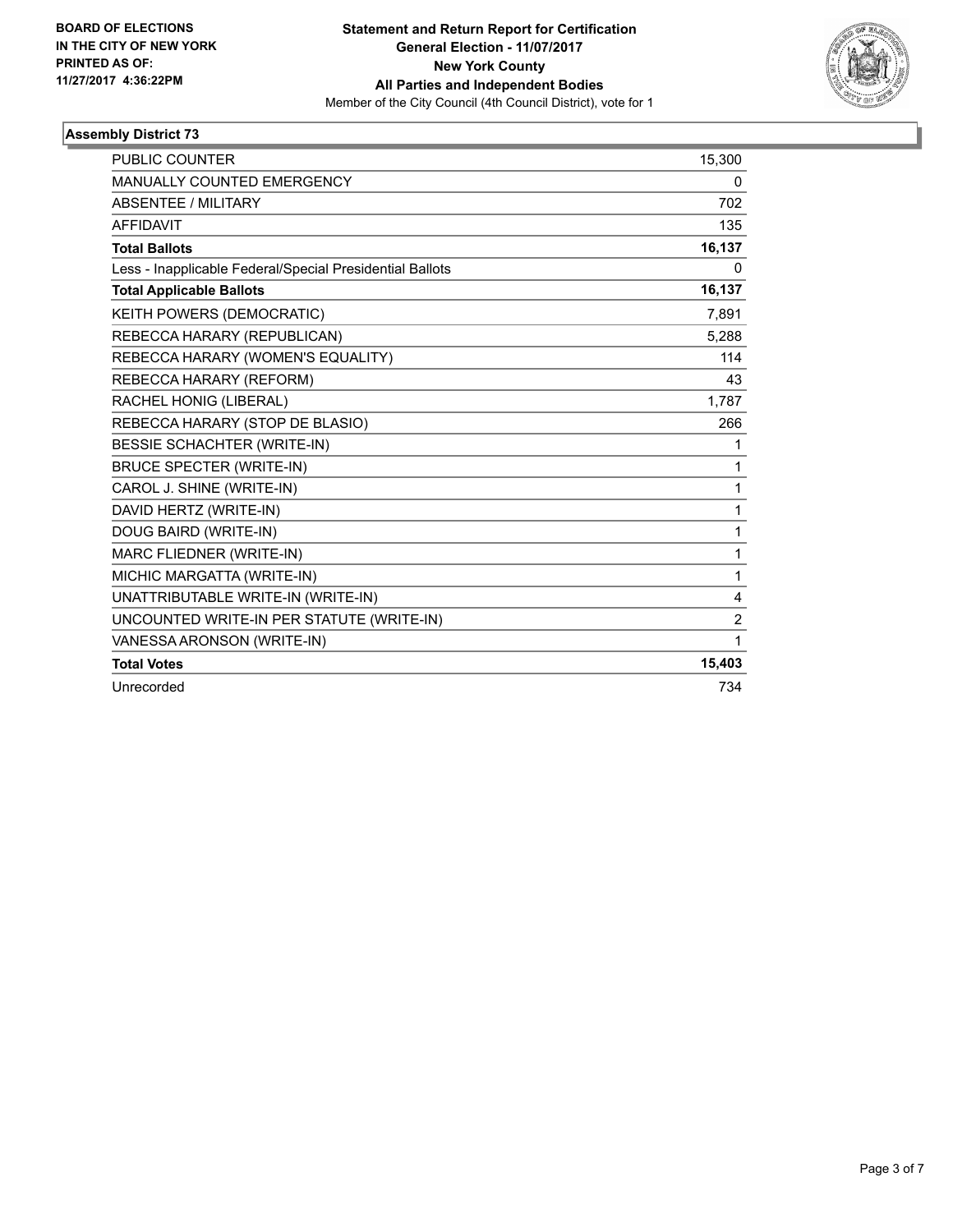

| <b>MANUALLY COUNTED EMERGENCY</b><br>0<br><b>ABSENTEE / MILITARY</b><br>209<br><b>AFFIDAVIT</b><br>90<br>8,107<br><b>Total Ballots</b><br>Less - Inapplicable Federal/Special Presidential Ballots<br>0<br>8,107<br><b>Total Applicable Ballots</b><br>KEITH POWERS (DEMOCRATIC)<br>5,311<br>REBECCA HARARY (REPUBLICAN)<br>1,247<br>REBECCA HARARY (WOMEN'S EQUALITY)<br>68<br>REBECCA HARARY (REFORM)<br>21<br>RACHEL HONIG (LIBERAL)<br>1,070<br>REBECCA HARARY (STOP DE BLASIO)<br>102<br><b>BARRY GEWOLB (WRITE-IN)</b><br>1<br><b>BARRY SHAPIRO (WRITE-IN)</b><br>$\overline{2}$<br>DAVID COARD (WRITE-IN)<br>1<br>JOE KLONOWSKI (WRITE-IN)<br>$\mathbf{1}$<br>JULIA GEWOLB (WRITE-IN)<br>1<br>MARC FLIEDNER (WRITE-IN)<br>1<br>UNATTRIBUTABLE WRITE-IN (WRITE-IN)<br>2<br><b>Total Votes</b><br>7,828 | <b>PUBLIC COUNTER</b> | 7,808 |
|--------------------------------------------------------------------------------------------------------------------------------------------------------------------------------------------------------------------------------------------------------------------------------------------------------------------------------------------------------------------------------------------------------------------------------------------------------------------------------------------------------------------------------------------------------------------------------------------------------------------------------------------------------------------------------------------------------------------------------------------------------------------------------------------------------------|-----------------------|-------|
|                                                                                                                                                                                                                                                                                                                                                                                                                                                                                                                                                                                                                                                                                                                                                                                                              |                       |       |
|                                                                                                                                                                                                                                                                                                                                                                                                                                                                                                                                                                                                                                                                                                                                                                                                              |                       |       |
|                                                                                                                                                                                                                                                                                                                                                                                                                                                                                                                                                                                                                                                                                                                                                                                                              |                       |       |
|                                                                                                                                                                                                                                                                                                                                                                                                                                                                                                                                                                                                                                                                                                                                                                                                              |                       |       |
|                                                                                                                                                                                                                                                                                                                                                                                                                                                                                                                                                                                                                                                                                                                                                                                                              |                       |       |
|                                                                                                                                                                                                                                                                                                                                                                                                                                                                                                                                                                                                                                                                                                                                                                                                              |                       |       |
|                                                                                                                                                                                                                                                                                                                                                                                                                                                                                                                                                                                                                                                                                                                                                                                                              |                       |       |
|                                                                                                                                                                                                                                                                                                                                                                                                                                                                                                                                                                                                                                                                                                                                                                                                              |                       |       |
|                                                                                                                                                                                                                                                                                                                                                                                                                                                                                                                                                                                                                                                                                                                                                                                                              |                       |       |
|                                                                                                                                                                                                                                                                                                                                                                                                                                                                                                                                                                                                                                                                                                                                                                                                              |                       |       |
|                                                                                                                                                                                                                                                                                                                                                                                                                                                                                                                                                                                                                                                                                                                                                                                                              |                       |       |
|                                                                                                                                                                                                                                                                                                                                                                                                                                                                                                                                                                                                                                                                                                                                                                                                              |                       |       |
|                                                                                                                                                                                                                                                                                                                                                                                                                                                                                                                                                                                                                                                                                                                                                                                                              |                       |       |
|                                                                                                                                                                                                                                                                                                                                                                                                                                                                                                                                                                                                                                                                                                                                                                                                              |                       |       |
|                                                                                                                                                                                                                                                                                                                                                                                                                                                                                                                                                                                                                                                                                                                                                                                                              |                       |       |
|                                                                                                                                                                                                                                                                                                                                                                                                                                                                                                                                                                                                                                                                                                                                                                                                              |                       |       |
|                                                                                                                                                                                                                                                                                                                                                                                                                                                                                                                                                                                                                                                                                                                                                                                                              |                       |       |
|                                                                                                                                                                                                                                                                                                                                                                                                                                                                                                                                                                                                                                                                                                                                                                                                              |                       |       |
|                                                                                                                                                                                                                                                                                                                                                                                                                                                                                                                                                                                                                                                                                                                                                                                                              |                       |       |
|                                                                                                                                                                                                                                                                                                                                                                                                                                                                                                                                                                                                                                                                                                                                                                                                              |                       |       |
| Unrecorded<br>279                                                                                                                                                                                                                                                                                                                                                                                                                                                                                                                                                                                                                                                                                                                                                                                            |                       |       |

| <b>PUBLIC COUNTER</b>                                    | 1,683 |
|----------------------------------------------------------|-------|
| <b>MANUALLY COUNTED EMERGENCY</b>                        | 0     |
| <b>ABSENTEE / MILITARY</b>                               | 82    |
| <b>AFFIDAVIT</b>                                         | 13    |
| <b>Total Ballots</b>                                     | 1,778 |
| Less - Inapplicable Federal/Special Presidential Ballots | 0     |
| <b>Total Applicable Ballots</b>                          | 1,778 |
| KEITH POWERS (DEMOCRATIC)                                | 1,051 |
| REBECCA HARARY (REPUBLICAN)                              | 445   |
| REBECCA HARARY (WOMEN'S EQUALITY)                        | 21    |
| REBECCA HARARY (REFORM)                                  | 6     |
| RACHEL HONIG (LIBERAL)                                   | 135   |
| REBECCA HARARY (STOP DE BLASIO)                          | 29    |
| ERICK ISRARI (WRITE-IN)                                  | 1     |
| STEPHEN SONDHEIM (WRITE-IN)                              | 1     |
| <b>Total Votes</b>                                       | 1,689 |
| Unrecorded                                               | 89    |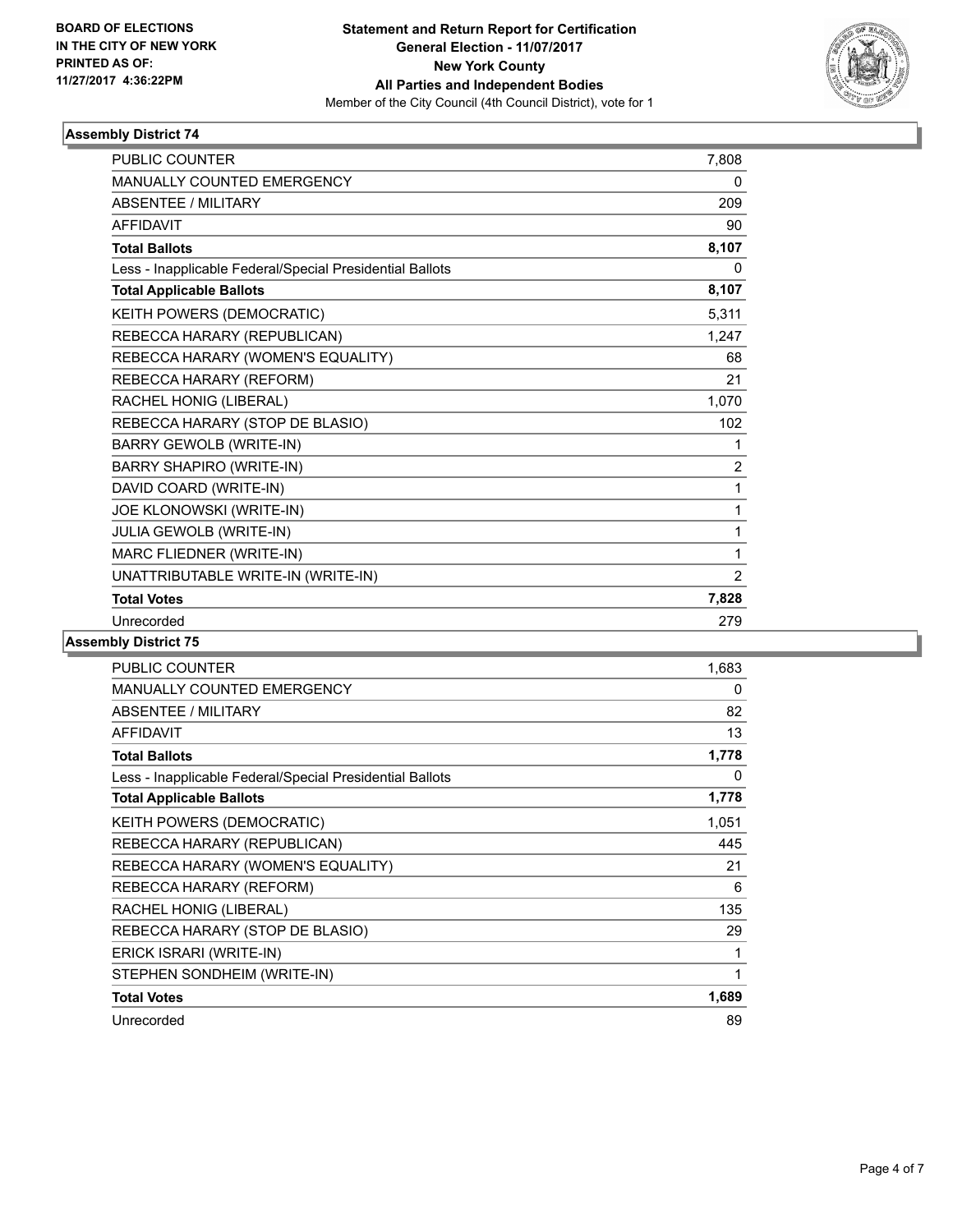

| <b>PUBLIC COUNTER</b>                                    | 2,507 |
|----------------------------------------------------------|-------|
| <b>MANUALLY COUNTED EMERGENCY</b>                        | 0     |
| ABSENTEE / MILITARY                                      | 100   |
| <b>AFFIDAVIT</b>                                         | 27    |
| <b>Total Ballots</b>                                     | 2,634 |
| Less - Inapplicable Federal/Special Presidential Ballots | 0     |
| <b>Total Applicable Ballots</b>                          | 2,634 |
| <b>KEITH POWERS (DEMOCRATIC)</b>                         | 1.409 |
| REBECCA HARARY (REPUBLICAN)                              | 808   |
| REBECCA HARARY (WOMEN'S EQUALITY)                        | 22    |
| REBECCA HARARY (REFORM)                                  | 6     |
| RACHEL HONIG (LIBERAL)                                   | 241   |
| REBECCA HARARY (STOP DE BLASIO)                          | 32    |
| BRAIN WADDELL (WRITE-IN)                                 |       |
| <b>Total Votes</b>                                       | 2,519 |
| Unrecorded                                               | 115   |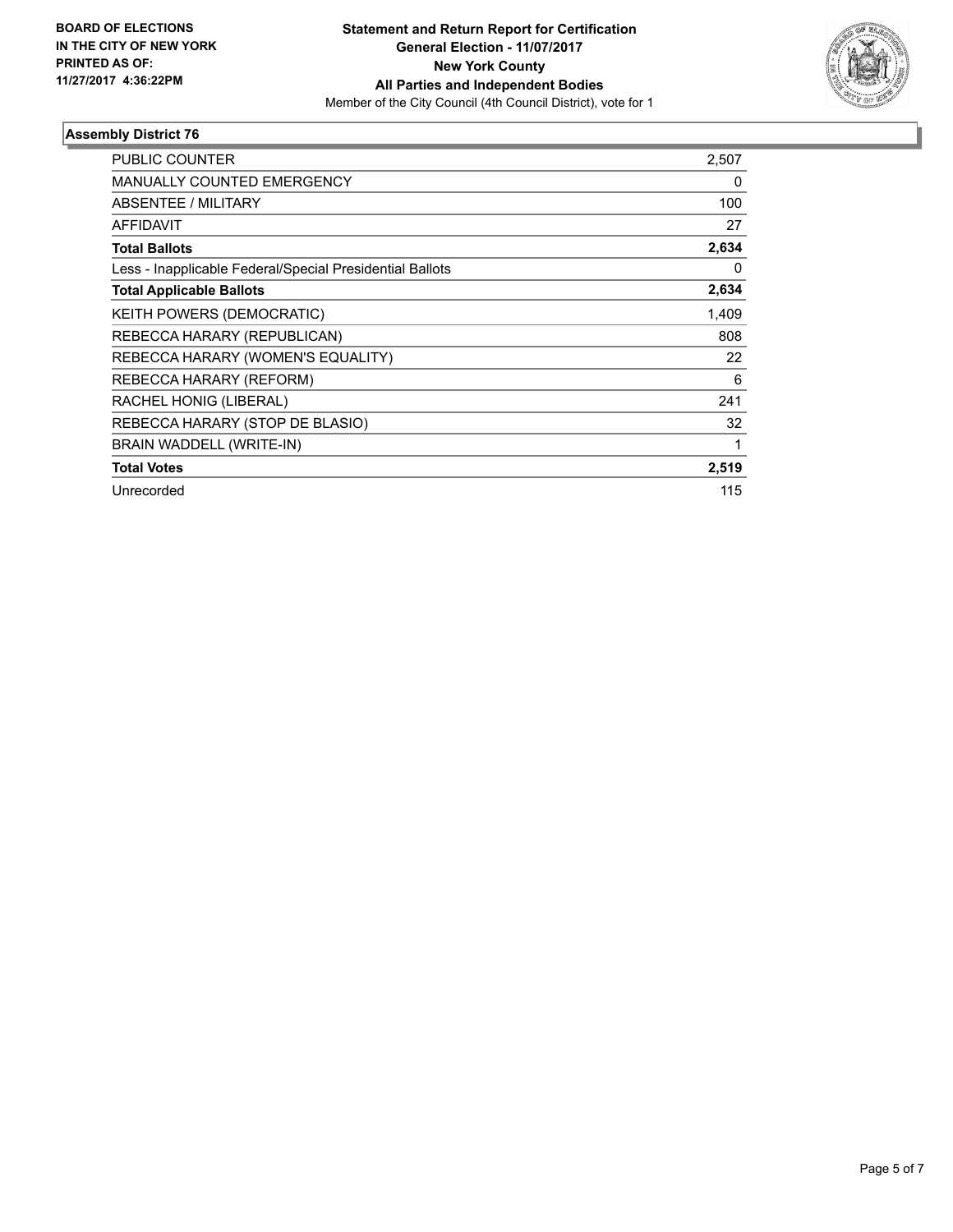

### **Total for Member of the City Council (4th Council District) - New York County**

| <b>PUBLIC COUNTER</b>                                    | 28,705      |
|----------------------------------------------------------|-------------|
| <b>MANUALLY COUNTED EMERGENCY</b>                        | 0           |
| <b>ABSENTEE / MILITARY</b>                               | 1,146       |
| <b>AFFIDAVIT</b>                                         | 281         |
| <b>Total Ballots</b>                                     | 30,132      |
| Less - Inapplicable Federal/Special Presidential Ballots | 0           |
| <b>Total Applicable Ballots</b>                          | 30,132      |
| KEITH POWERS (DEMOCRATIC)                                | 16,496      |
| REBECCA HARARY (REPUBLICAN)                              | 8,119       |
| REBECCA HARARY (WOMEN'S EQUALITY)                        | 239         |
| REBECCA HARARY (REFORM)                                  | 82          |
| RACHEL HONIG (LIBERAL)                                   | 3,422       |
| REBECCA HARARY (STOP DE BLASIO)                          | 451         |
| BARRY GEWOLB (WRITE-IN)                                  | 1           |
| <b>BARRY SHAPIRO (WRITE-IN)</b>                          | 2           |
| BESSIE SCHACHTER (WRITE-IN)                              | $\mathbf 1$ |
| BRAIN WADDELL (WRITE-IN)                                 | 1           |
| BRUCE SPECTER (WRITE-IN)                                 | 1           |
| CAROL J. SHINE (WRITE-IN)                                | 1           |
| DAVID COARD (WRITE-IN)                                   | $\mathbf 1$ |
| DAVID HERTZ (WRITE-IN)                                   | $\mathbf 1$ |
| DOUG BAIRD (WRITE-IN)                                    | $\mathbf 1$ |
| ERICK ISRARI (WRITE-IN)                                  | $\mathbf 1$ |
| JOE KLONOWSKI (WRITE-IN)                                 | 1           |
| JULIA GEWOLB (WRITE-IN)                                  | 1           |
| MARC FLIEDNER (WRITE-IN)                                 | 2           |
| MICHIC MARGATTA (WRITE-IN)                               | $\mathbf 1$ |
| ROBERT DOWNES (WRITE-IN)                                 | $\mathbf 1$ |
| SHYAM GIDUMAL (WRITE-IN)                                 | $\mathbf 1$ |
| STEPHEN SONDHEIM (WRITE-IN)                              | 1           |
| UNATTRIBUTABLE WRITE-IN (WRITE-IN)                       | 6           |
| UNCOUNTED WRITE-IN PER STATUTE (WRITE-IN)                | 2           |
| VANESSA ARONSON (WRITE-IN)                               | 1           |
| <b>Total Votes</b>                                       | 28,837      |
| Unrecorded                                               | 1,295       |